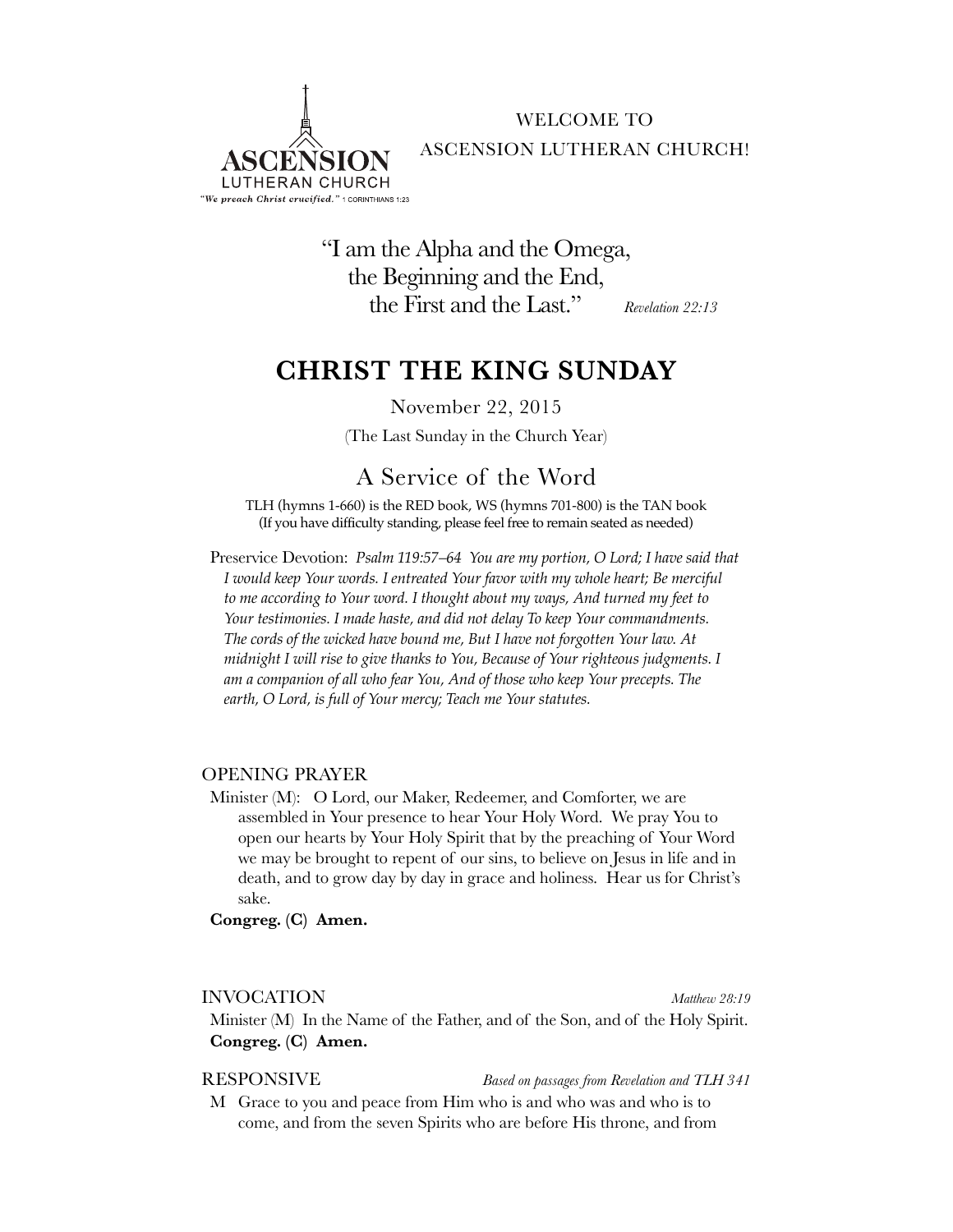Jesus Christ, the faithful witness, the firstborn from the dead, and the ruler over the kings of the earth. To Him who loved us and washed us from our sins in His own blood, and has made us kings and priests to His God and Father, to Him be glory and dominion forever and ever. Amen.

**♫** Sing **(**w intro, TLH 341:1**):**

**Crown Him with many crowns The Lamb upon His throne; Hark how the heavenly anthem drowns All music but its own. Awake, my soul, and sing Of Him who died for thee And hail Him as thy matchless King Through all eternity.**

M Behold, He is coming with clouds, and every eye will see Him, even they who pierced Him. And all the tribes of the earth will mourn because of Him. Even so, Amen. "I am the Alpha and the Omega, the Beginning and the End," says the Lord, "who is and who was and who is to come, the Almighty."

**♫** Sing **(**w intro, TLH 341:2**):**

**Crown Him the Virgin's Son, The God incarnate born, Whose arm those crimson trophies won Which now His brow adorn; Fruit of the mystic rose, As of that rose the stem; The root whence mercy ever flows, The Babe of Bethlehem.**

M And I saw in the right hand of Him who sat on the throne a scroll written inside and on the back, sealed with seven seals. Then I saw a strong angel proclaiming with a loud voice, "Who is worthy to open the scroll and to loose its seals?" And no one in heaven or on the earth or under the earth was able to open the scroll, or to look at it. So I wept much, because no one was found worthy to open and read the scroll, or to look at it. But one of the elders said to me, "Do not weep. Behold, the Lion of the tribe of Judah, the Root of David, has prevailed to open the scroll and to loose its seven seals." And I looked, and behold, in the midst of the throne and of the four living creatures, and in the midst of the elders, stood a Lamb as though it had been slain, having seven horns and seven eyes, which are the seven Spirits of God sent out into all the earth.

**♫** Sing **(**w intro, TLH 341:3**):**

**Crown Him the Lord of Love. Behold His hands and side, Rich wounds, yet visible above, In beauty glorified. No angel in the sky Can fully bear that sight, But downward bends his wondering eye At mysteries so bright!**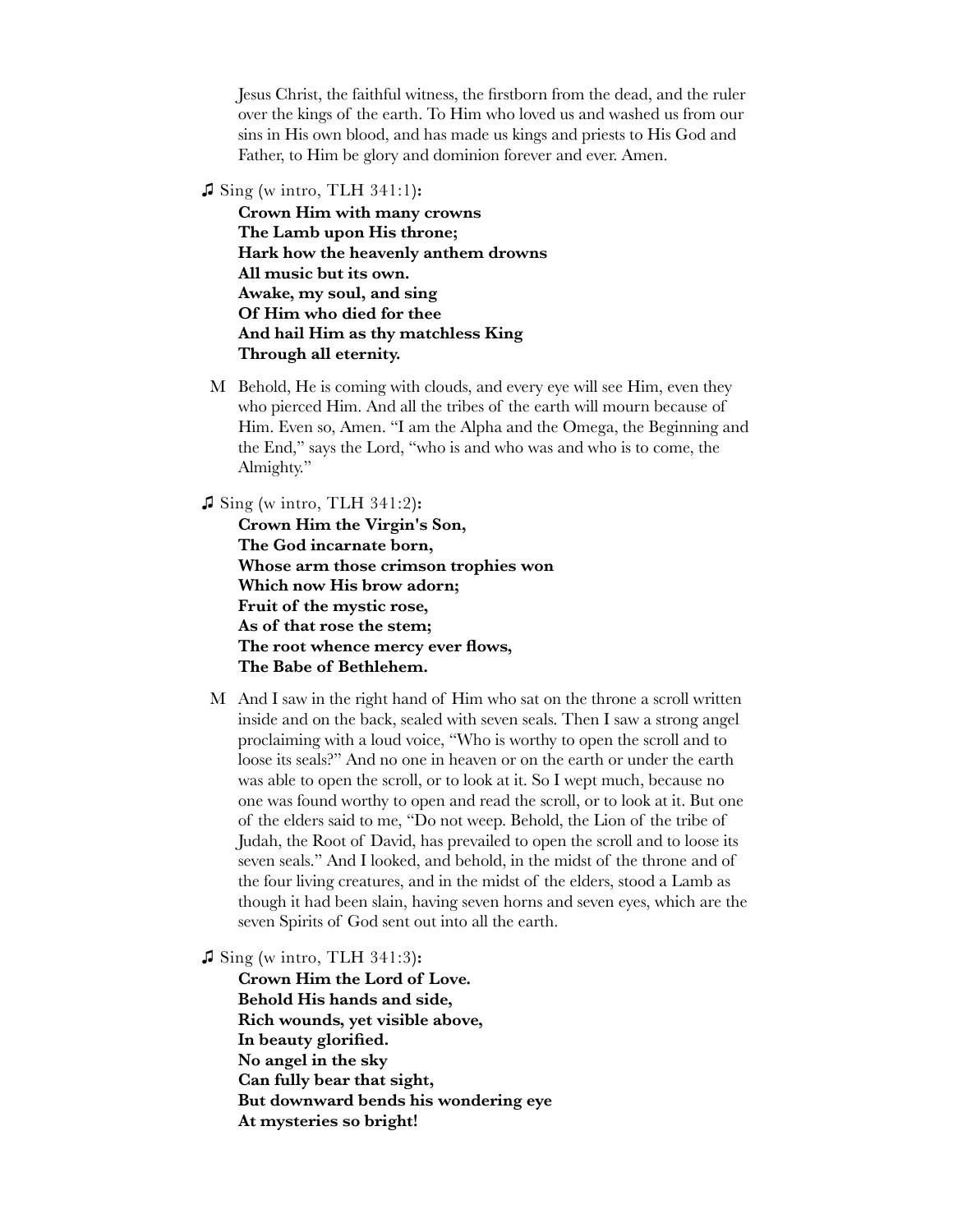- M Let us confess our sins before Him and plead for His mercy,
- **C O Lamb of God, You alone are worthy to take the scroll, And to open its seals; For You were slain, And have redeemed us to God by Your blood Out of every tribe and tongue and people and nation, And have made us kings and priests to our God; And we shall reign on the earth. O Lamb of God who takes away the sin of the world, have mercy on us, forgive us our sins, and grant us a place in Your holy kingdom forever.**
- M Worthy is the Lamb who was slain to receive power and riches and wisdom and strength and honor and glory and blessing! For He was dead and is alive forevermore and He holds the keys of Hades and Death. Therefore before His throne and by the power and promise which He has bestowed on the Church, I forgive you all your sins in the name of Him who is and who was and who is to come, the Almighty.
- **C Amen!**

#### **♫** Sing **(**w intro, TLH 341:4**):**

**Crown Him the Lord of Life Who triumphed o'er the grave And rose victorious in the strife For those He came to save. His glories now we sing Who died and rose on high, Who died eternal life to bring And lives that death may die.**

- M The Lord be with you.
- **C And also with you.**

#### COLLECT OF THE DAY

- M Let us pray, … one God now and forever,
- **C Amen**

#### FIRST LESSON

#### **Jude 20–25**

20But you, beloved, building yourselves up on your most holy faith, praying in the Holy Spirit, 21 keep yourselves in the love of God, looking for the mercy of our Lord Jesus Christ unto eternal life.

<sup>22</sup> And on some have compassion, making a distinction; <sup>23</sup> but others save with fear, pulling *them* out of the fire, hating even the garment defiled by the flesh.

<sup>24</sup> Now to Him who is able to keep you from stumbling, And to present *you* faultless

Before the presence of His glory with exceeding joy,

<sup>25</sup> To God our Savior, Who alone is wise, Be glory and majesty, Dominion and power, Both now and forever. Amen.

M This is the Word of the Lord.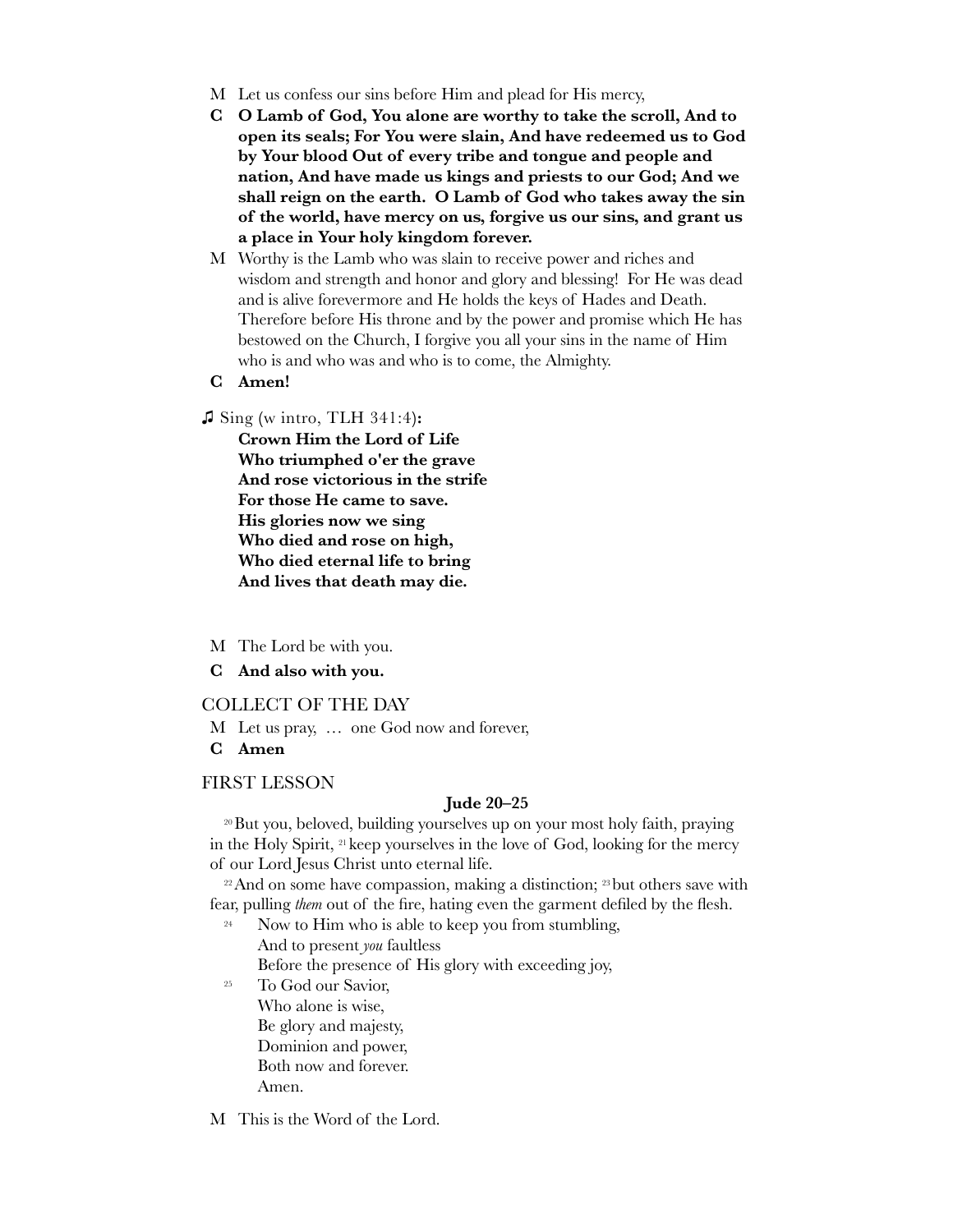#### **C Thanks be to God.**



#### GOSPEL LESSON

M In many and various ways, God spoke to His people of old by the prophets.

**C But now in these last days, He has spoken to us by His Son.**

#### **Mark 13:24–37**

<sup>24</sup> "But in those days, after that tribulation, the sun will be darkened, and the moon will not give its light; 25 the stars of heaven will fall, and the powers in the heavens will be shaken. 26Then they will see the Son of Man coming in the clouds with great power and glory. 27And then He will send His angels, and gather together His elect from the four winds, from the farthest part of earth to the farthest part of heaven.

<sup>28</sup> "Now learn this parable from the fig tree: When its branch has already become tender, and puts forth leaves, you know that summer is near. 29So you also, when you see these things happening, know that it is near—at the doors! 30Assuredly, I say to you, this generation will by no means pass away till all these things take place. <sup>31</sup> Heaven and earth will pass away, but My words will by no means pass away.

<sup>32</sup> "But of that day and hour no one knows, not even the angels in heaven, nor the Son, but only the Father. 33Take heed, watch and pray; for you do not know when the time is. 34 *It is* like a man going to a far country, who left his house and gave authority to his servants, and to each his work, and commanded the doorkeeper to watch. 35Watch therefore, for you do not know when the master of the house is coming—in the evening, at midnight, at the crowing of the rooster, or in the morning—36 lest, coming suddenly, he find you sleeping. <sup>37</sup> And what I say to you, I say to all: Watch!"

M This is the Word of the Lord.

**C Thanks be to God.**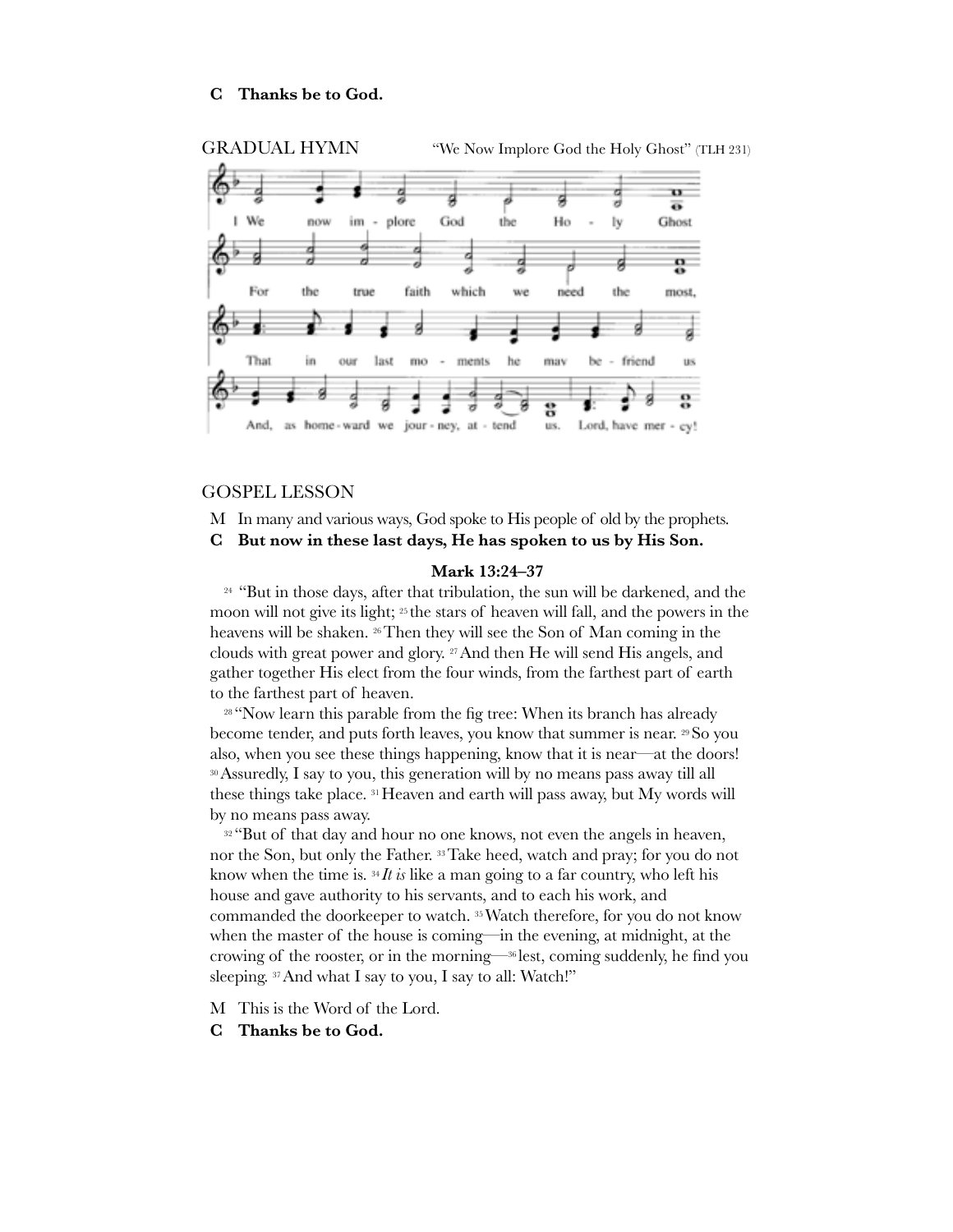#### CONFESSION OF FAITH

*Luther's Explanation to the Second Article of Apostles' Creed*

- **C I believe in Jesus Christ, His only Son, our Lord, who was conceived by the Holy Spirit, born of the virgin Mary, suffered under Pontius Pilate, was crucified, died and was buried. He descended into hell. The third day He rose again from the dead. He ascended into heaven and is seated at the right hand of God the Father almighty. From there He will come to judge the living and the dead.**
- M What does this mean?
- **C I believe that Jesus Christ, true God, begotten of the Father from eternity, and also true man, born of the virgin Mary, is my Lord.**

**He has redeemed me, a lost and condemned person, purchased and won me from all sin, from death, and from the power of the devil, not with gold or silver, but with His holy, precious blood and His innocent suffering and death.**

**He did this that I should be His very own, live under Him in His kingdom, and serve Him in eternal righteousness, innocence, and joy; just as He is risen from death, lives and reigns in eternity.**

- M Is this true?
- **C This is most certainly true.**

HYMN OF THE DAY

**TLH 218** (red hymnal) *See, the Conqueror Mounts in Triumph*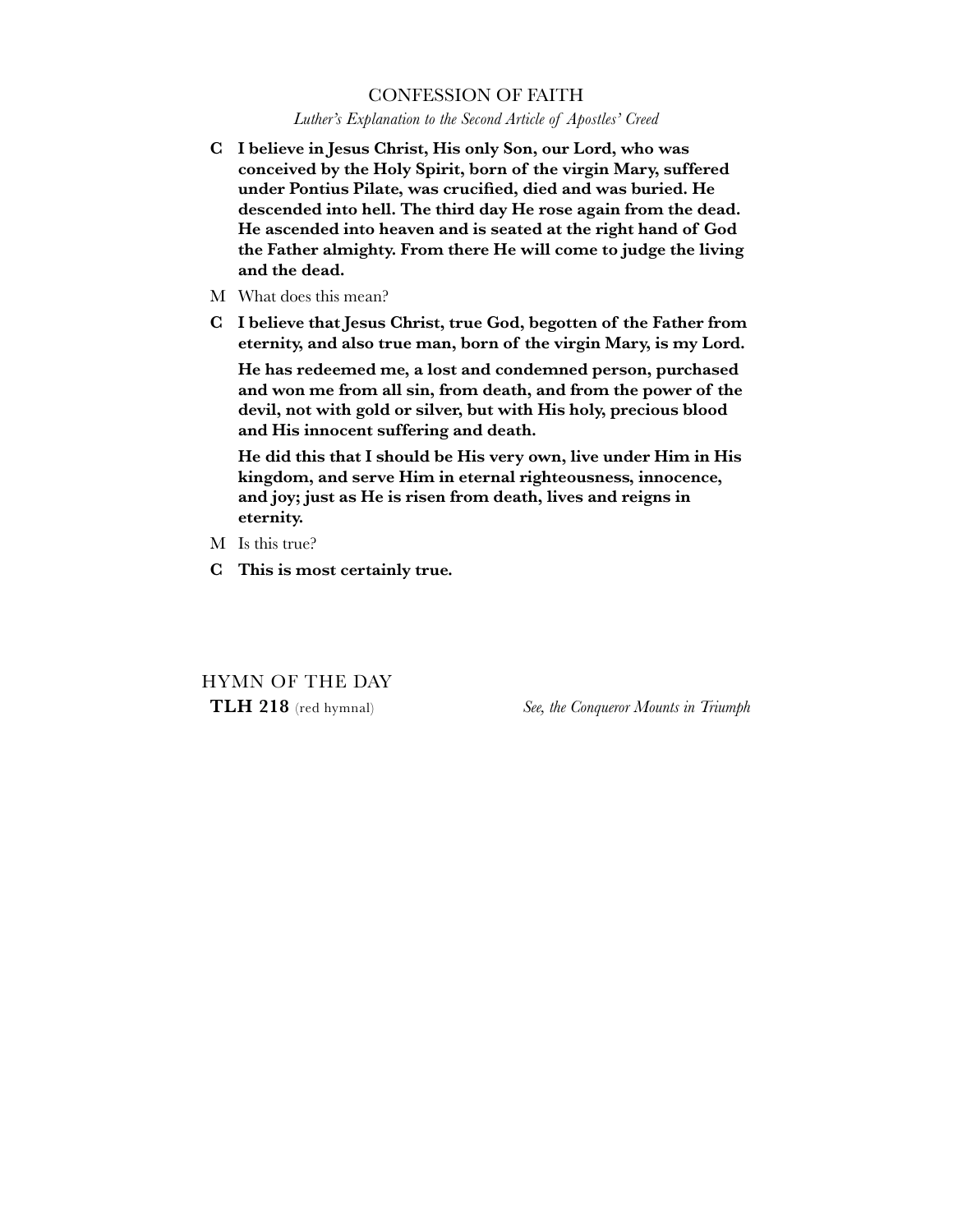### SERMON

#### **Daniel 7:9–10**

| 9               | "I watched till thrones were put in place,                 |
|-----------------|------------------------------------------------------------|
|                 | And the Ancient of Days was seated;                        |
|                 | His garment was white as snow,                             |
|                 | And the hair of His head was like pure wool.               |
|                 | His throne was a fiery flame,                              |
|                 | Its wheels a burning fire;                                 |
| 10 <sup>°</sup> | A fiery stream issued                                      |
|                 | And came forth from before Him.                            |
|                 | A thousand thousands ministered to Him;                    |
|                 | Ten thousand times ten thousand stood before Him.          |
|                 | The court was seated,                                      |
|                 | And the books were opened                                  |
| 13              | "I was watching in the night visions,                      |
|                 | And behold, <i>One</i> like the Son of Man,                |
|                 | Coming with the clouds of heaven!                          |
|                 | He came to the Ancient of Days,                            |
|                 | And they brought Him near before Him.                      |
| 14              | Then to Him was given dominion and glory and a kingdom,    |
|                 | That all peoples, nations, and languages should serve Him. |
|                 | His dominion $\dot{s}$ an everlasting dominion,            |
|                 | Which shall not pass away,                                 |
|                 | And His kingdom the one                                    |
|                 | Which shall not be destroyed.                              |

# **A Time to Confess: "I Believe That Jesus Christ Is My Lord"**

- 1. In the courtroom of Judgement Day
- 2. In the courtroom of the conscience
- 3. In the courtrooms of the world
- M The peace of God, which surpasses all understanding, will guard your hearts and minds through Christ Jesus. Amen. *Philippians 4:7*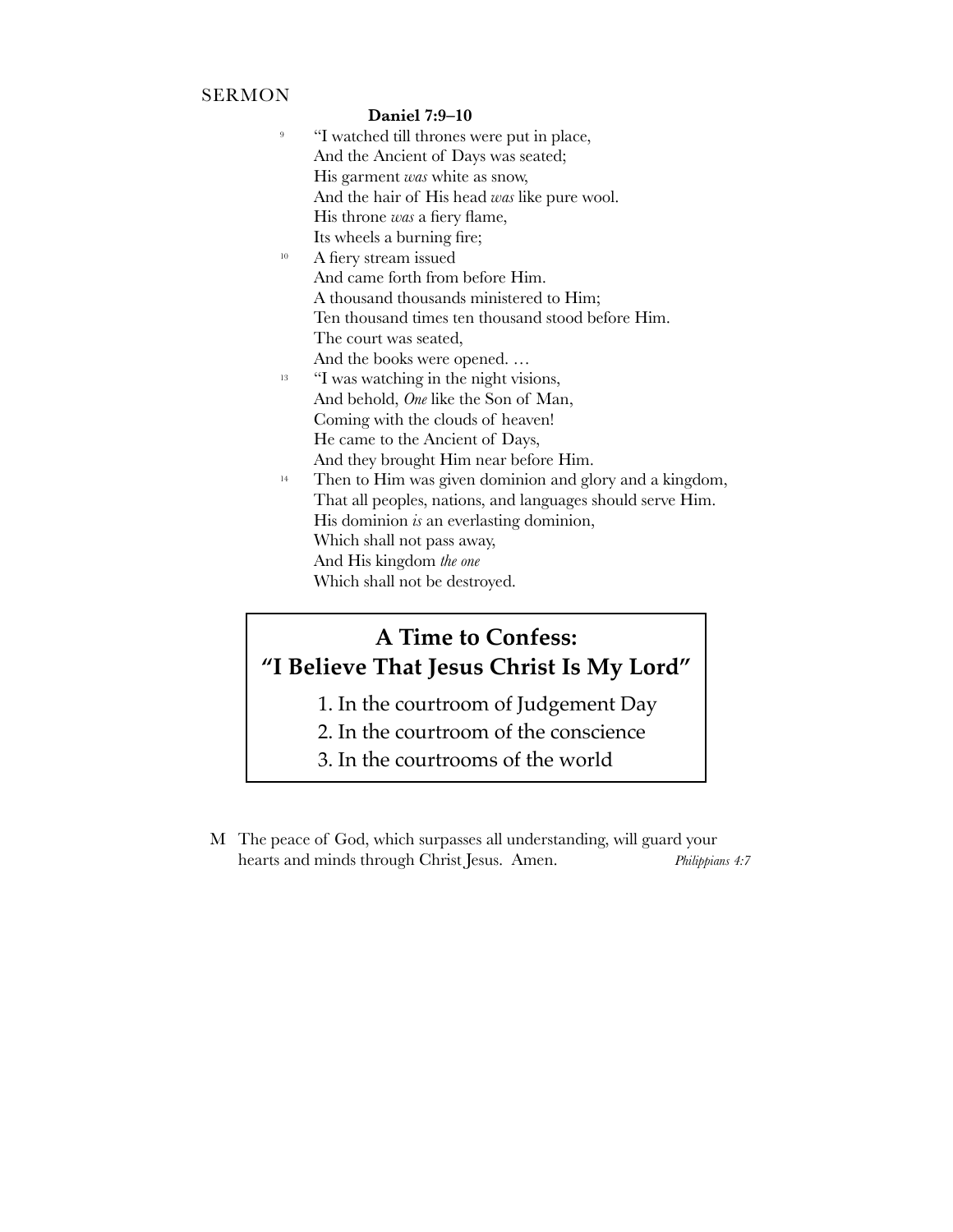

#### GATHERING OF OUR THANK OFFERING

#### PRAYERS OF THE CHURCH

#### THE LORD'S PRAYER

**Our Father, who art in heaven, hallowed be Thy name; Thy kingdom come; Thy will be done on earth as it is in heaven; Give us this day our daily bread; And forgive us our trespasses, as we forgive those who trespass against us; And lead us not into temptation; But deliver us from evil; For Thine is the kingdom and the power and the glory forever and ever. Amen!**